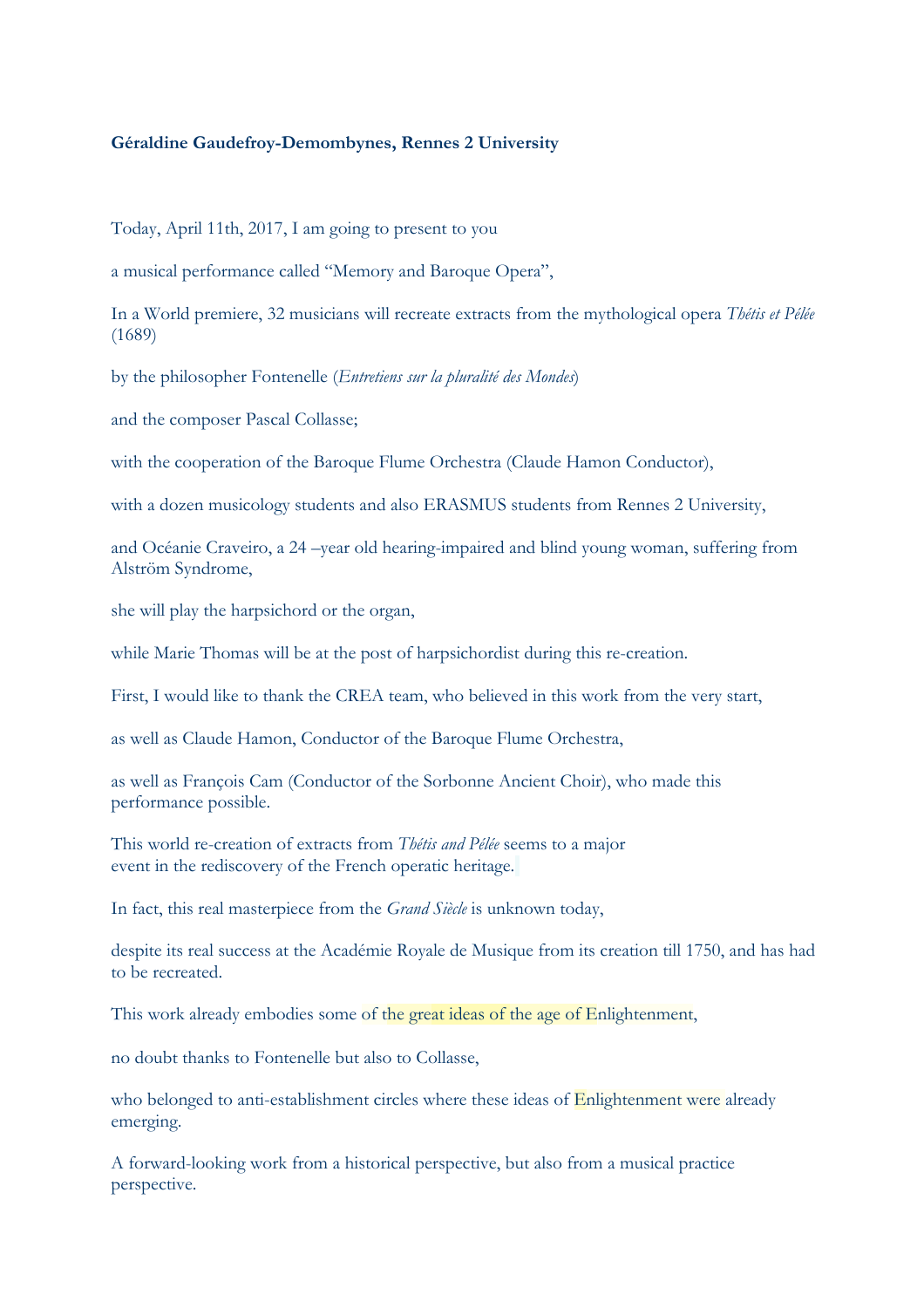Indeed, for me this work cannot reach its full potential without youth participation (about ten students, by my side,

who have had between 18 to 36 hours of lessons with me).

Rennes 2, in particular, is an ideal place for this kind of musical re-creation.

In addition to being a Historically Informed Performance, this unique performance also includes Océanie Craveiro,

who suffers from moderate hearing loss, is fully blind with Alström Syndrome and who has accompanied us since the beginning in this endeavor

that could be qualified as superhuman for her, taking into account her various pathologies.

We can say that Océanie is a rising star as a *basso-continuo* player and is also amongst the harpsichord world's top performers.

She is a bright young musician, especially from an intellectual point of view.

In 2016 June, she was class valedictorian of her Bachelor's degree in musicology, at the University of Franche-Comté, France,

where I managed the Musicology department during 10 years.

First, I will explain what we did … Michael Parisot, Océanie's teacher in *basso-continuo* at the conservatoire of Besançon (France),

made a transcription of the basso-continuo parts (source Christophe Ballard, ed. 1689),

which were then translated into Braille, so that Océanie could learn the scores, but some of these scores arrived too late,

so, through listening, she had to learn by heart parts of some choruses.

With my colleague François Cam (Conductor of the Sorbonne Ancient Choir) at the Besançon University we had previously prepared Océanie;

she *sang and danced* "*in the dark!"* in the *Carnaval de Venise* (1699) by André Campra.

32 musicians joined us: all volunteers – no funding allocated to us, all passionate for French Baroque Music,

just like Océanie Craveiro who has shared this love with us for several years at the Besançon University; thus, it is this very expertise which we are bringing to Rennes 2.

Thanks to the team of CREA, I will take with me these pictures and sounds - which will doubtlessly be wonderful! - to the *6th Symposium "Neuroscience and Music: Music, Sound and Health"* (Boston, June 15-18 2017)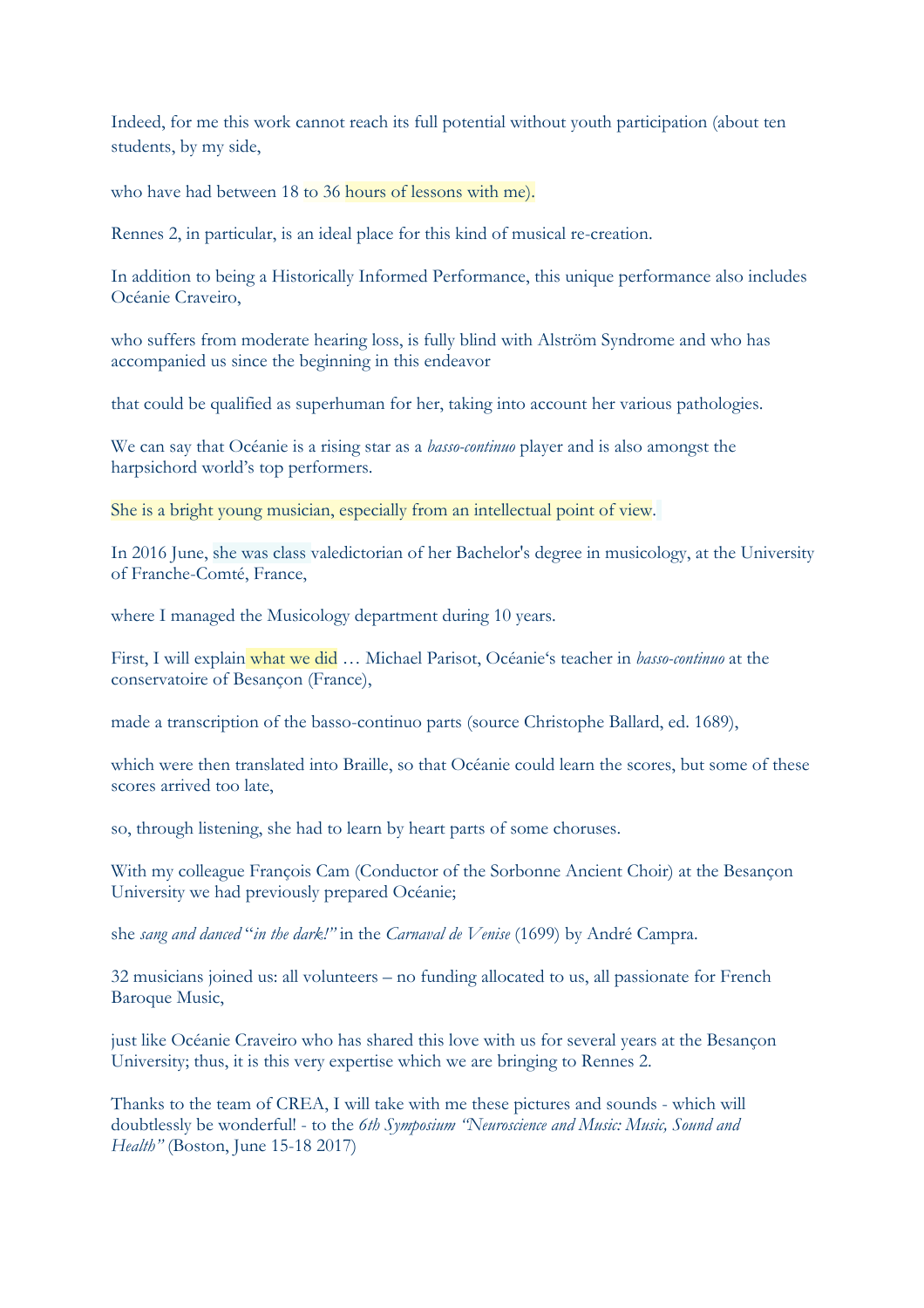I will present in a "Poster" Océanie Craveiro's medical case, my goal is quite easy:

to help in showing the beneficial influence of music on human beings, in terms of the stimulation of its vital, intellectual, cognitive functions,

brought on by intensive musical practice, particularly when combined with theatre, music and dance practice.

This was already shown in the experiments conducted with the students and Océanie at Besançon,

with conclusive results, because Océanie was very fond of dancing the Minuets or the *Pavanes*, accompanied by students.

In fact, through intensive musical practice since her early childhood, Océanie

has completely changed the path of her own destiny regarding this particularly serious illness, however, this is currently just a scientific hypothesis...

I also think that the fact that Océanie is such a positive woman, with a great sense of humour and sometimes so…

epicurean, that all this has led to this alternative beautiful destiny!

Finally, this is an unprecedented human adventure, the performance presented here is a very short version played in concert (with some costumes)

With very representative extracts of different choruses (*Divertissements* from acts I, II, V acts,

and the dramatic event in act III when the Oracle reveals that the lovers, Thétis and Pélée, must be reunited.

Regarding Collasse's music, its style is very different from that of Jean-Baptiste Lully's.

I've become aware of it, particularly this year, when singing this opera with my students,

we realized that it contains "modern" musical devices in terms of chorus and orchestra.

And, on this subject, we know that Collasse is also known for his orchestrating skills

–Collasse is a true "hard core" of the French Baroque Opera!

Furthermore, the choral performance was very complicated as Collasse imagined, before Berlioz's time,

spatial and scenic effects (by means of double-choruses), effects never used by Lully.

At last, I would like to explain the myth of *Thétis et Pélée* which is perhaps unknown by the general public!

Pélée is a Greek hero, a king of Thessaly, and Thétis is a Nereid, a goddess;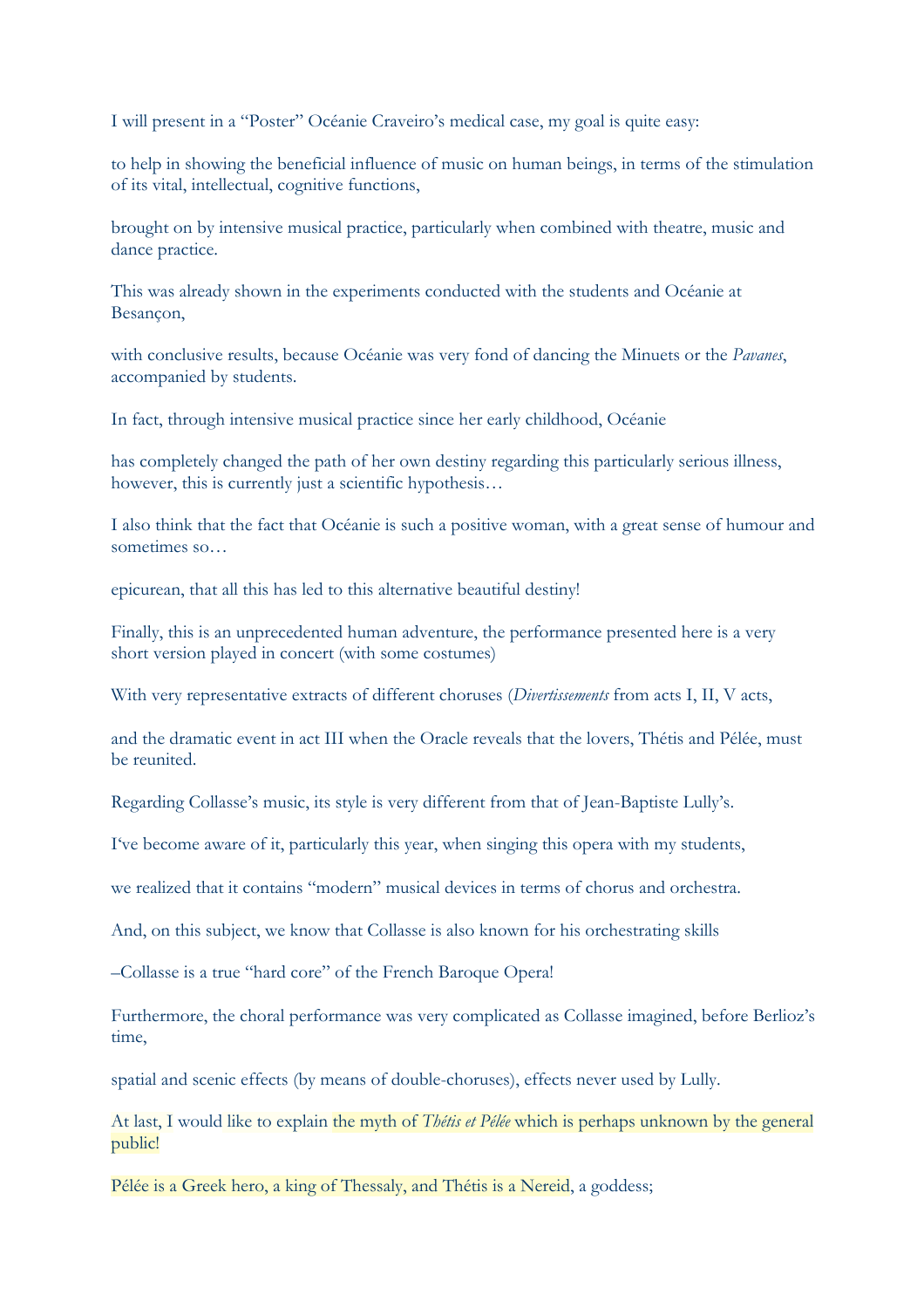this myth is very important because it is a prelude to the Trojan War.

The wedding of Thétis et Pélée finishes the opera, depicting the representation of a golden age, of suspended time.

At the end, you'll hear a very large, festive chorus,

which represents something extremely significant and well known among Humanists,

because this wedding reflects the Union, the Harmony between the Human order and the Divine order

before the War and the Fall of Troy, in other words before the tragedy.

I think, in their opera, Fontenelle and Collasse show a kind of "warning" on the noxious effects of war.

(beyond its very entertaining sight, and in the same spirit as in the opera *Achille et Polyxène* in 1687 by Collasse),

This is why this "Tragédie en musique" is very special as it deals with a subject...

that is not the typical subject of a tragedy (thus it is here a kind of *Pastorale héroïque*),

but is rather a subject which foretells future tragedies, in a spectacular manner.

Hence, for me, it is the last moment before the Fall, Disaster. It is the vision of a Humanity that has not yet been destroyed by War.

As to the student's part, the very substantial improvements noticed in the learning of this music

(with pronunciation of French  $17<sup>th</sup>$  century), taking into account the few teaching hours required,

shows that music plays a growing role in the neurosciences;

and I believe it is a beautiful symbol to begin with this opera which has not been played since the  $18<sup>th</sup>$  century.

*MUSIC……………………*

#### **Acte I**

## **Chœur des Divinités de la Mer :**

#### **« Tout reconnaît l'amour, tout se plaît dans ses chaînes,**

Tout cède à ses lois souveraines ;

Mais il n'est rien dans l'univers

Qui lui soit plus soumis, que l'Empire des Mers. »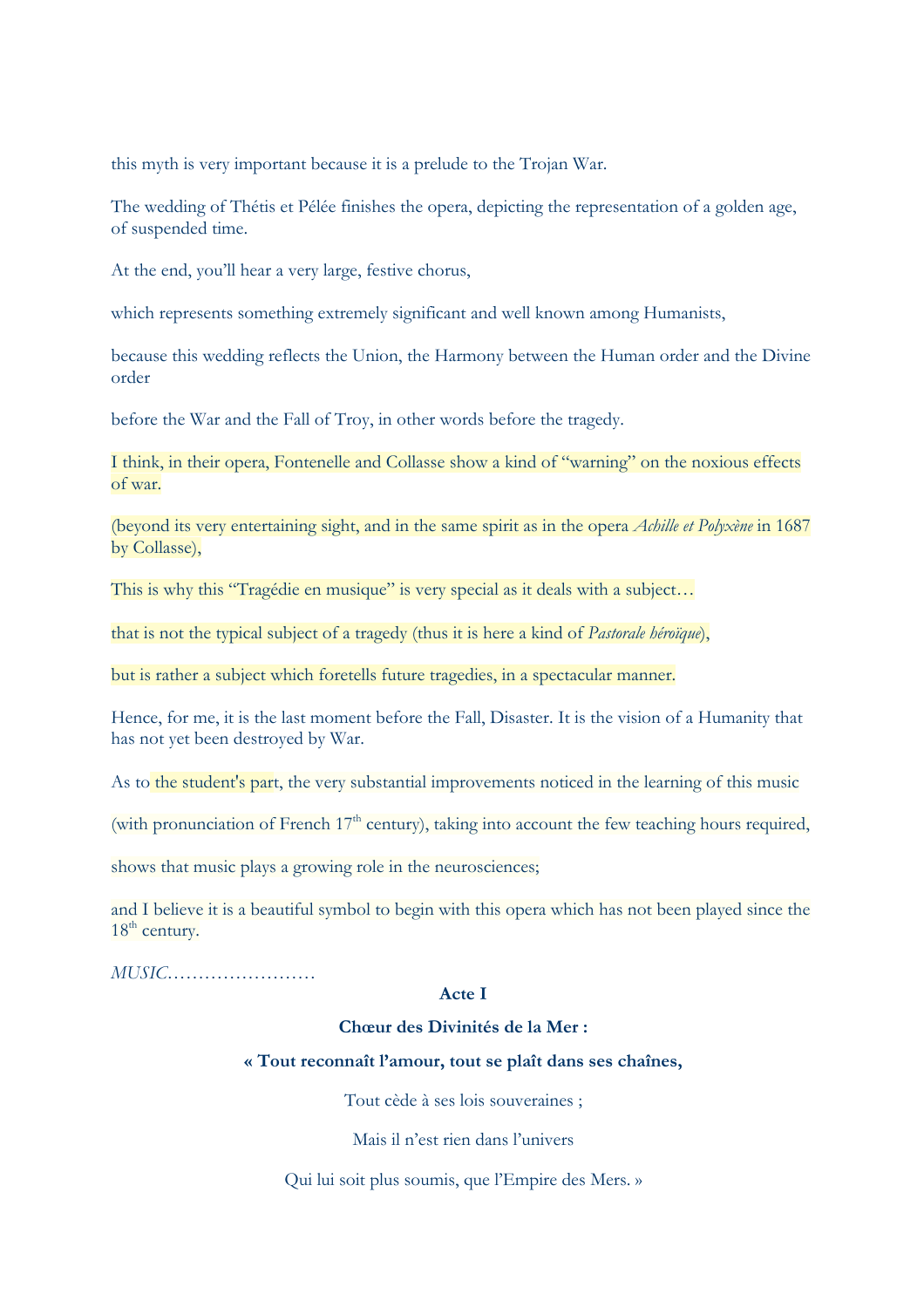## **Un Triton et Chœur des Divinités de la Mer :**

« C'est dans nos flots que Vénus prit naissance,

Nous fûmes les premiers sous son obéissance ;

La Mère d'Amour fit sur nous

L'essai de ses traits les plus doux. »

**AIR POUR LES TRITONS (danse)** (instrumental)

**Acte II airs et chœurs « Aimez, Déesse »…**

#### **Chœur des Grecs & des Perses :**

## **« Aimez, Déesse,**

Tout vous en presse,

Rendez heureux

Jupiter amoureux.

Un Dieu puissant reçoit nos vœux sans cesse

Et de ce Dieu vous recevez les vœux.

Aimez, ….

De vos désirs si la Gloire est maîtresse ;

La Gloire même approuvera vos feux.

Aimez, …

#### **Chœur des Ethiopiens et des Scythes**

Que ne peut point l'Amour par ses charmants

appas ?

Dans nos déserts on ne s'en défend pas.

Fière beauté, voyez de fiers courages

Rendre à l'Amour les plus tendres hommages.

Que ne peut point …..